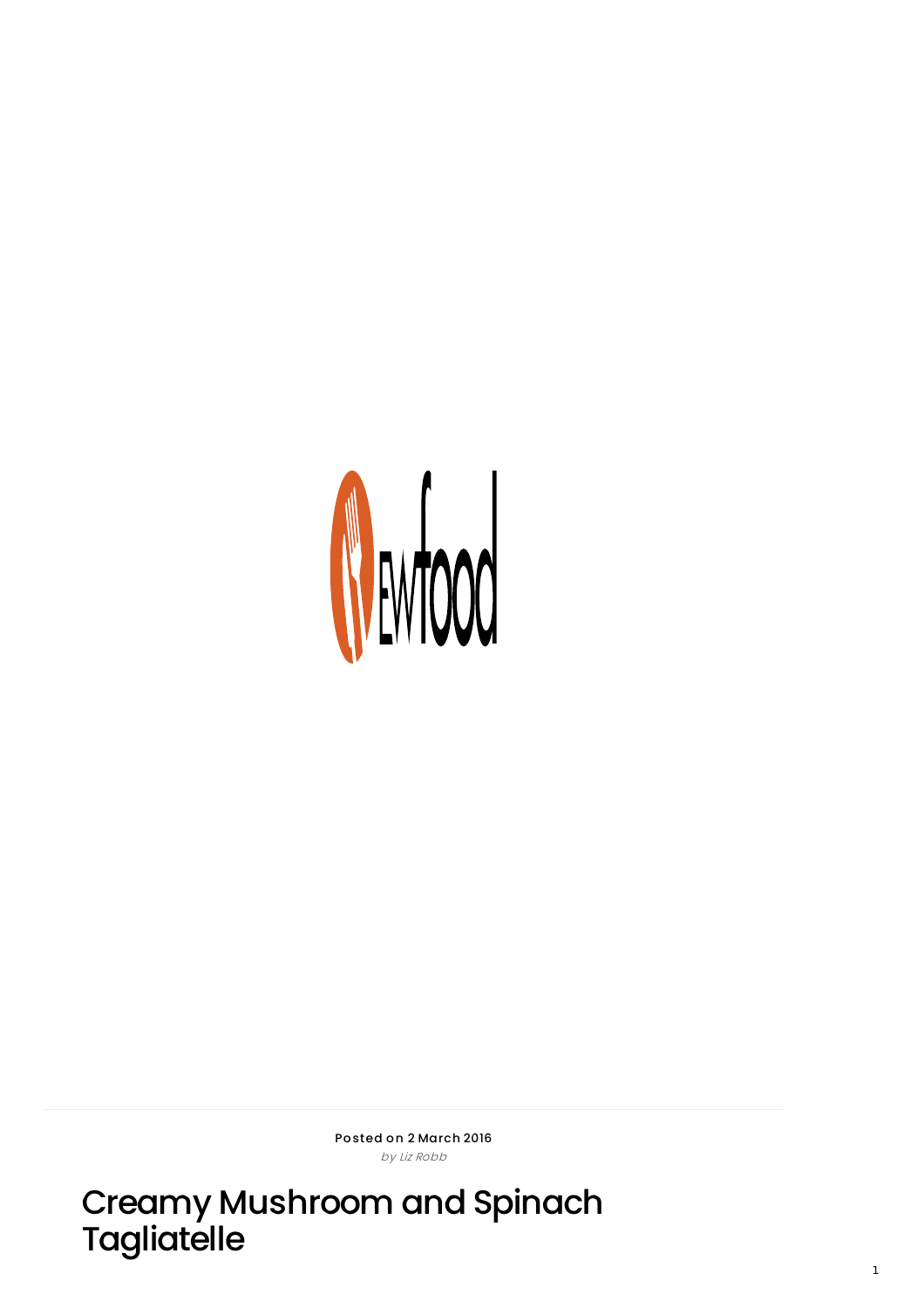

## Ingredients

2 shallots 200g small chestnut mushrooms 2 cloves of garlic A knob of butter 1 tablespoon of olive oil A few sprigs of fresh thyme 1 tablespoon of plain flour 5-6 heaped tablespoons of low fat crème fraiche Salt and freshly milled black pepper 200g fresh tagliatelle 75g fresh baby spinach leaves Fresh parmesan cheese Servings 2 Person

## Preparation

- 1 Peel the shallots and chop them very finely. Wipe the mushrooms and slice them thinly. Peel and crush the garlic cloves.
- 2 Heat the butter and oil together in a large saucepan over a low heat. Gently sauté the shallot and garlic for about 3 minutes, until soft and pale brown.
- 3 Add the sliced mushrooms and cook for a further 8-10 minutes, allowing most of the water coming from the mushrooms to evaporate.
- 4 Finely chop the thyme leaves and stir into the mushroom mixture.
- 5 Sprinkle in the flour, stir and cook for a minute or two.
- 6 Next stir in the crème fraiche and simmer gently for a few minutes to thicken. Season with salt and black pepper.
- 7 Meanwhile, cook the pasta in plenty of boiling salted water for about 4 minutes, or until just al dente. Drain well, add to the sauce and toss them well together.